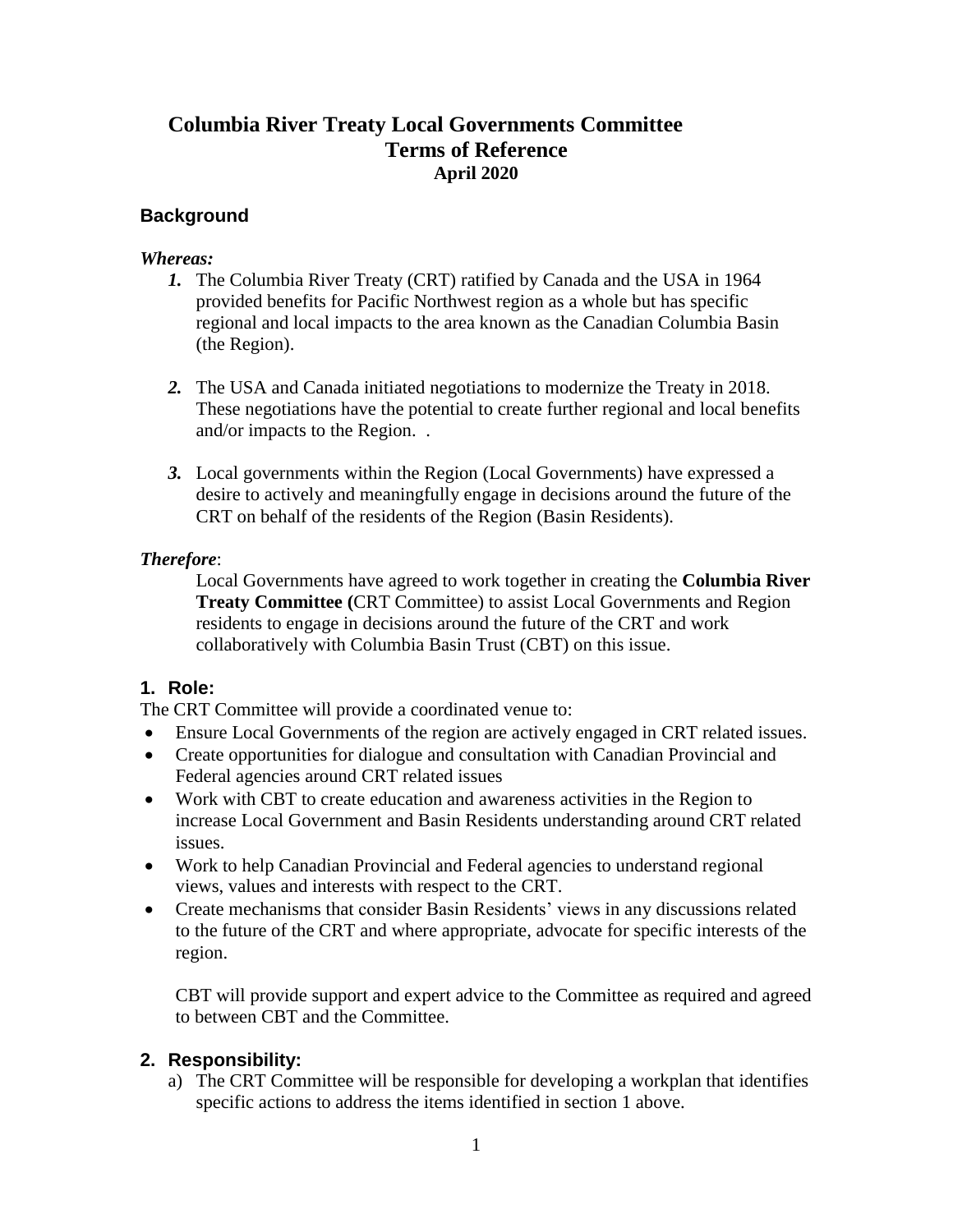- b) Local government members of the CRT Committee will be responsible for reporting back to the Local Government that appointed them to the Committee. The CRT Committee Chair will be responsible for reporting back to the Association of Kootenay Boundary Local Governments.
- c) Participation by Local Government representatives on the Committee does not preclude any Local Government from taking independent action with respect to any CRT matter.

## **3. Authority:**

The CRT Committee's authority is limited to the roles identified in section 1 above and the tasks and projects outlined in the CRT Committee workplan that is to be developed.

The CRT Committee, and members of the Committee, will not represent the interests of the individual Local Governments unless explicit authority is provided by these entities.

#### **4. Membership:**

Initial CRTC membership (Members) will consist of 10 Members appointed as follows:

- 2 by Regional District of Central Kootenay
- 2 by Regional District of East Kootenays
- 2 by Regional District of Kootenay Boundary
- 2 by Columbia Shuswap Regional District
- 1 by the Village of Valemount
- 1 by the Association of Kootenay Boundary Local Government (AKBLG). An individual who is appointed by one of the Regional Districts may also be appointed by the Association.

Membership may be expanded to include other Local Governments, including First Nations, as and when determined by the Committee.

The Committee will select its own Chair and Vice Chair. Terms will coincide with local government election terms.

The Committee may decide to invite the Past Chair to serve as a non-voting member for 1 year who is called–upon to support the Committee as and when needed.

Members do not necessarily have to be elected officials.

## **5. Appointment and Removal Process**

Appointments to the CRTC will be for a term of 4 years and may be renewed by the organization that made the original appointment.

Members may be removed or replaced at the discretion of the organization that made the appointment.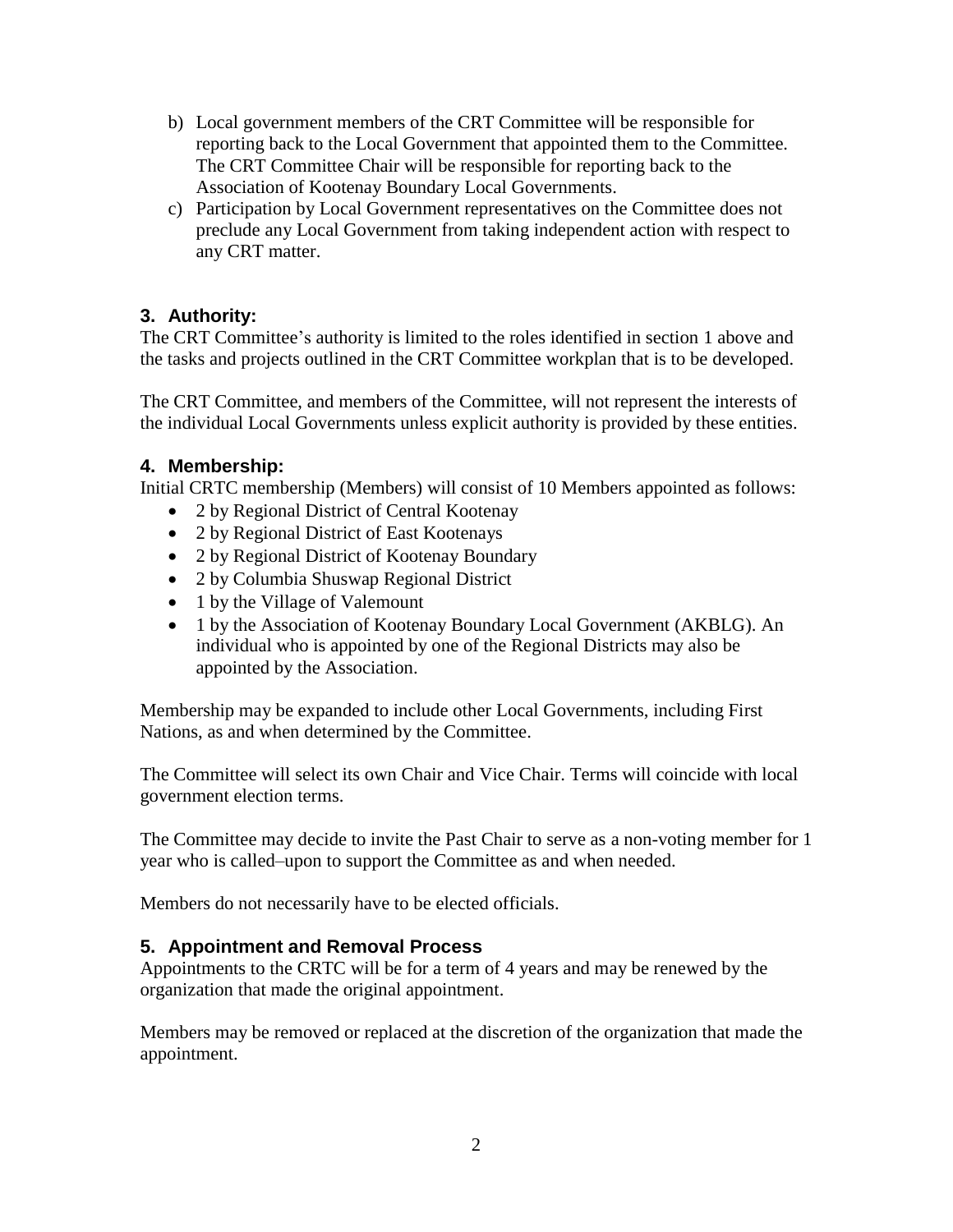The CRT Committee may request that individual Members be replaced by the organization that made their appointment.

#### **6. Membership Commitment:**

Members will be expected to

- a) Attend a minimum of 4 annual meetings in person (generally held in the Region).
- b) Attend teleconferences and other meetings as required and schedule permits.
- c) To the best of their abilities assist in carrying out the roles and responsibilities of the CRT Committee as identified in Sections 1 & 2 above.
- d) Abide by the attached Appendix 1 Conflict of Interest and Confidentiality Policy and Appendix 2 Code of Conduct.

#### **7. Financial Remuneration:**

Members will be reimbursed for all travel, accommodation, meal, registration fees and phone/fax expenses incurred while carrying out the work of the CRT Committee by and in accordance with the policies of the organization that appoints the member.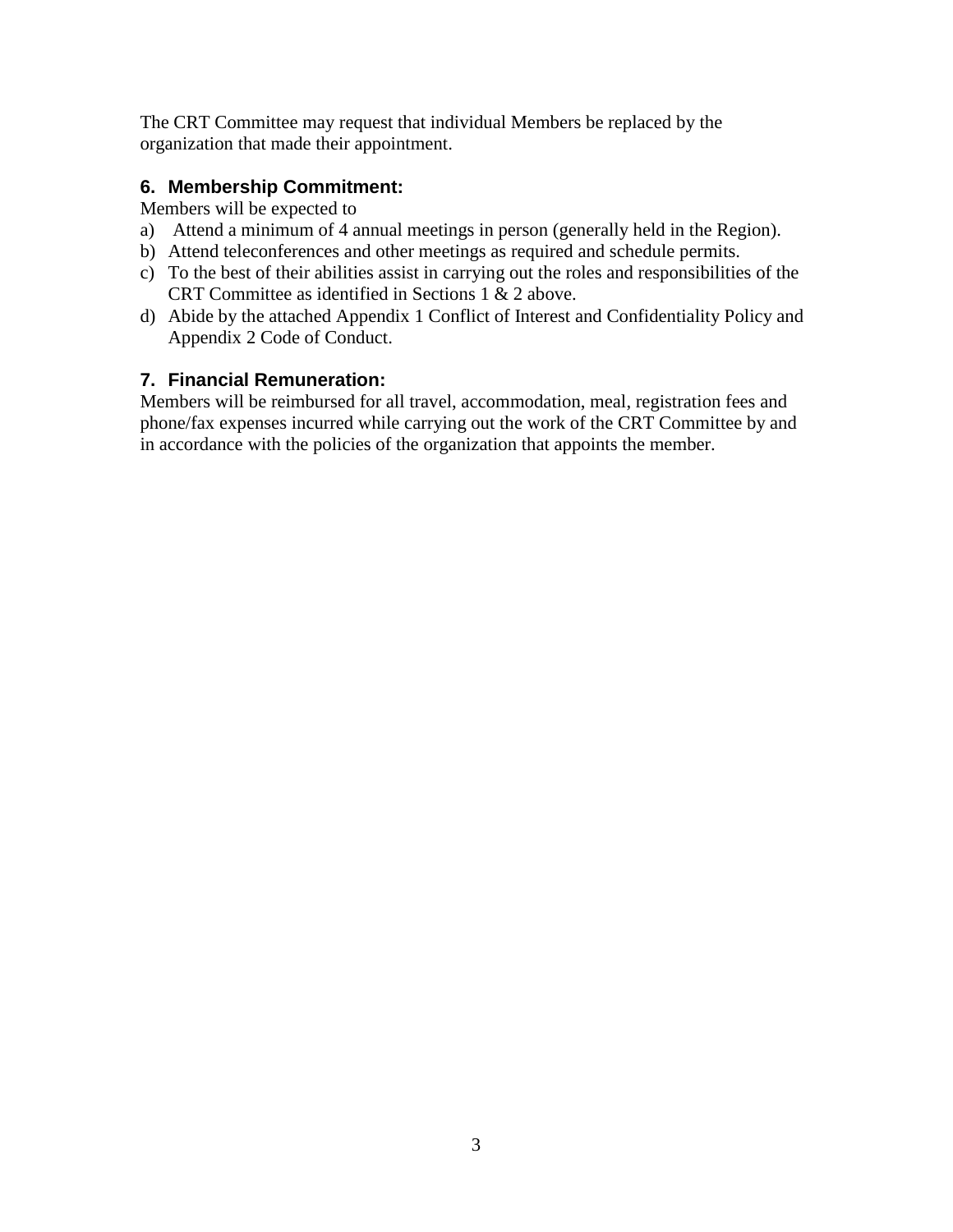# **APPENDIX 1**

## **CONFLICT OF INTEREST AND CONFIDENTIALITY POLICY**

#### **1. Definition**

- 1.1 A conflict of interest is defined as an actual or perceived interest by a Committee member in an action that results in or has the appearance of resulting in, personal, organizational or professional gain. More generally, conflict of interest can be defined as any situation in which an individual is in a position to exploit a professional or official capacity to advance:
	- their personal interests; or
	- the interests of a related person; or
	- the interests of their business associate, corporation, union or partnership; or
	- the interests of a person to whom the individual owes an obligation.
- 1.2 The definition of conflict of interest includes any bias or the appearance of bias in a decision-making process that would reflect a dual role played by a Committee member(s).

## **2. Principles**

- 2.1 Committee members shall avoid conflict of interest or the appearance of conflict of interest, either directly or indirectly. Their personal interests must not be in conflict with the interests of the steering committee. For example, Committee members must be alert to such situations as:
	- (a) participating in decisions which will substantially influence the probability of obtaining a contract as an administrative agent or a project of interest' being funded through the Committee.
	- (b) disclosing Committee information for personal gain; and/or
	- (c) advocating personal or organizational interests rather than the broad geographic interests of all of the Basin.
- 2.2 In addition, Committee members should recognize that their membership on the committee provides them with information, which could be used or seen to be used to the advantage of their own organizations or those they have contact with. The Committee members must respect the confidentiality of any information which could be used or seen to be used for the advantage of some individuals or organizations until that information is made public.

## **3. Steering Committee Member Conduct Regarding Conflict of interest**

3.1 Disclosure: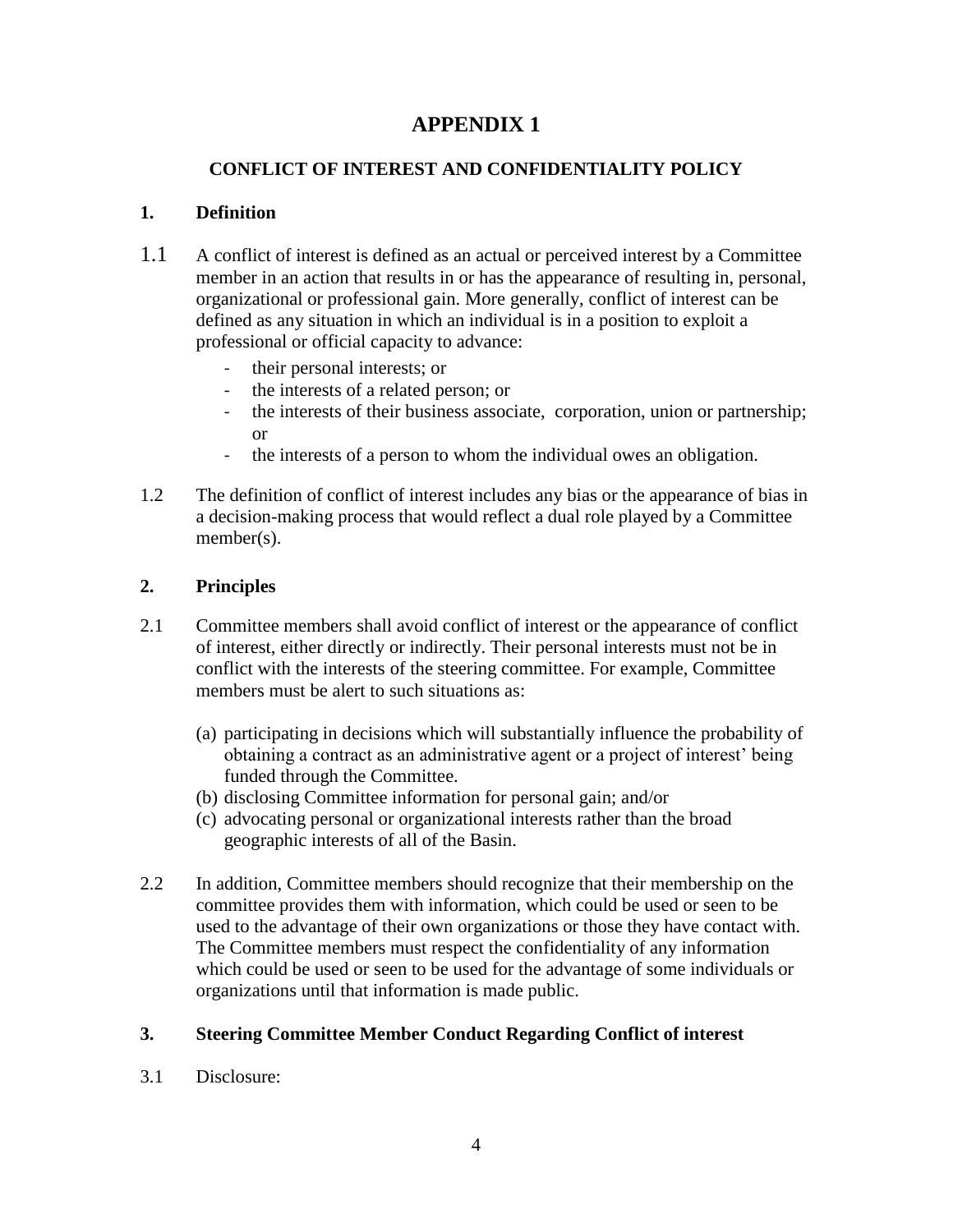A Committee member shall declare a possible conflict of interest or the appearance of a conflict of interest as soon as practicable. Committee members are required to maintain a sense of fairness, civility, ethics and personal integrity while making decisions as a Committee member.

3.2 Absent themselves from the discussion:

Following a declaration of a possible conflict of interest by a Committee member, the Committee shall consider the information regarding the conflict and determine if the member in potential conflict should leave the meeting for the duration of the discussion and any related decision-making.

Further, after having declared a conflict of interest and left the discussion, no further information pertaining to that item shall be distributed to the Committee member.

3.3 Failure to Comply:

In the event that a Committee member knowingly fails to declare a conflict of interest, they will be subject to dismissal from the Committee immediately. In addition, the Committee will consider termination of any administrative contract or project of interest awarded or considered with the participation of the Committee member in conflict.

#### **4. Members Conduct Regarding Confidentiality**

- 4.1 Committee members should also avoid the perception that their access to privileged Committee information might give the organizations of which they are part an unfair advantage over others.
- 4.2 Members can avoid this perception of unfair advantage by: Ensuring that the information Committee members are privy to by being part of the Committee is kept strictly confidential until such time as it is released to the public.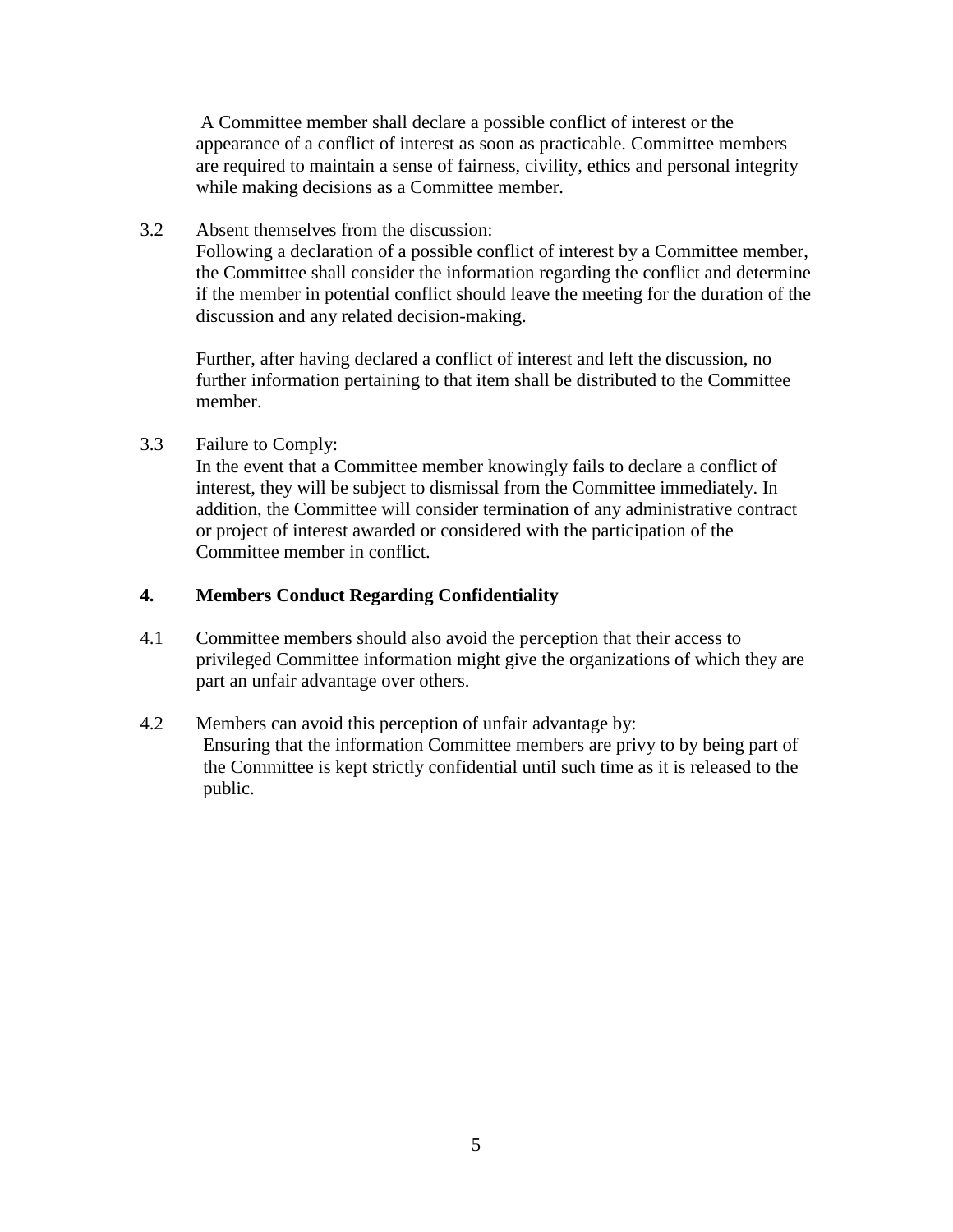# **APPENDIX 2 CODE OF CONDUCT Approved – April 9, 2020**

This Code of Conduct applies to the members of the Columbia River Treaty Local Governments Committee. It is each member's individual responsibility to uphold both the letter and the spirit of this Code of Conduct in their dealings with other members, the Executive Director, and the public.

Elected officials must conduct themselves in accordance with the law. This Code of Conduct is intended to be developed, interpreted and applied by members in a manner that is consistent with all applicable Federal and Provincial Laws, as well as the common law and any other legal obligations which apply to members individually or as a collective.

#### **A. FOUNDATIONAL PRINCIPLES OF RESPONSIBLE CONDUCT**

- **1.** *Integrity*  means being honest and demonstrating strong ethical principles. Conduct under this principle upholds the public interest, is truthful and honourable.
- **2.** *Respect –* means having due regard for others' perspectives, wishes and rights; it also means displaying deference to the offices of the committee, and the role of committee. Conduct under this principle is demonstrated when a member fosters an environment of trust by demonstrating due regard for the perspectives, wishes and rights of others and an understanding of the role of the committee.
- **3.** *Accountability –* means an obligation and willingness to accept responsibility or to account for ones actions. Conduct under this principle is demonstrated when members, individually and collectively, accept responsibility for their actions and decisions.
- **4.** *Leadership and Collaboration –* means an ability to lead, listen to, and positively influence others; it also means coming together to create or meet a common goal through collective efforts. Conduct under this principle is demonstrated when a member encourages individuals to work together in pursuit of collective objectives by leading, listening to, and positively influencing others.

#### **B. STANDARDS OF CONDUCT**

- **1.** *Integrity***:** Integrity is demonstrated by the following conduct:
	- Members will be truthful, honest, and open in all dealings, including those with other members, the Executive Director and the public.
	- Members will ensure that their actions are consistent with the shared principles collectively agreed to by the committee.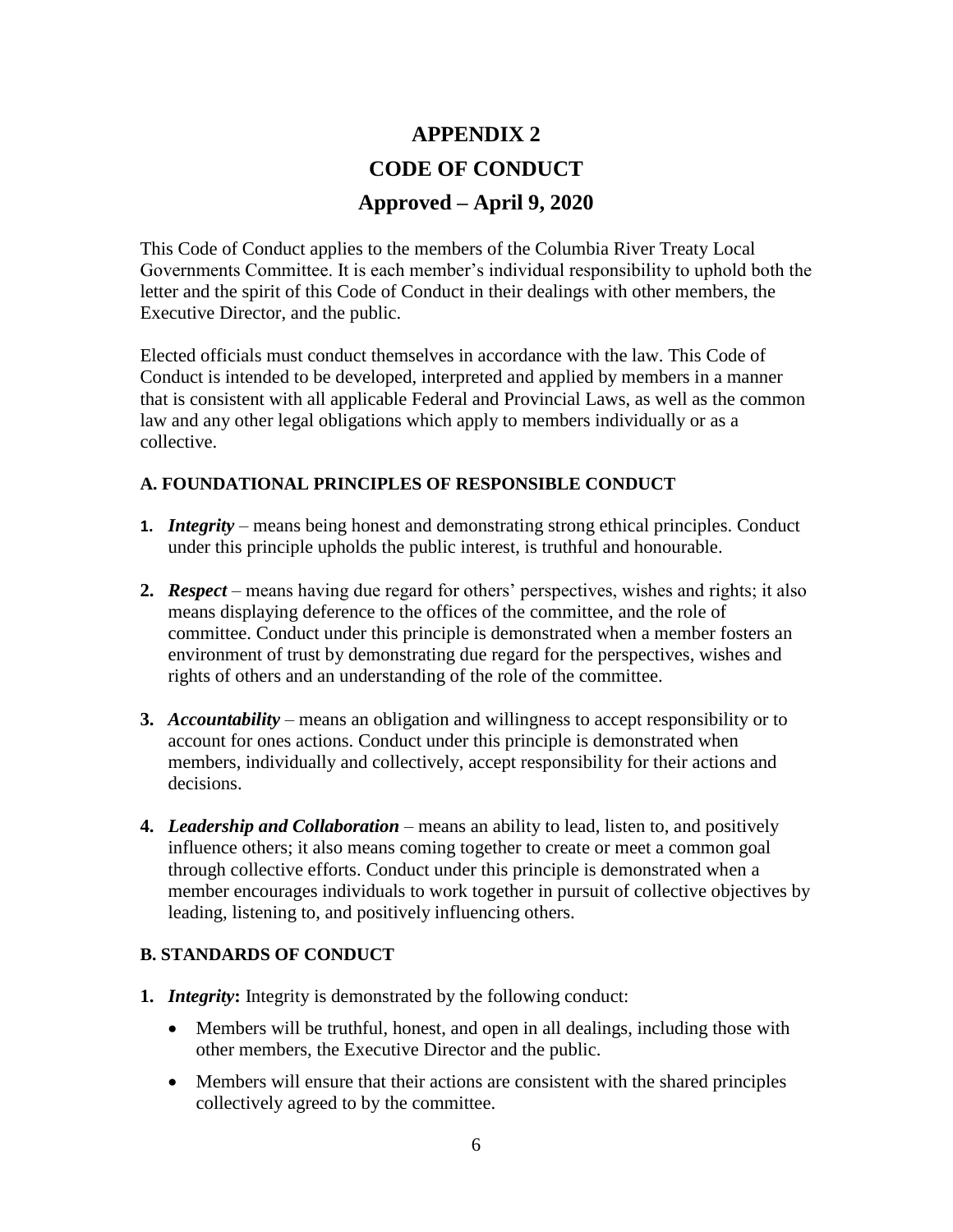- Members will follow through on their commitments, correct errors in a timely and transparent manner, and engage in positive communication with the community.
- Members will direct their minds to the merits of the decisions before them, ensuring that they act on the basis of relevant information and principles and in consideration of the consequences of those decisions.
- Members will behave in a manner that promotes public confidence in all of their dealings.
- **2.** *Respect*: Respect is demonstrated through the following conduct:
- Members will treat every person with dignity, understanding, and respect.
- Members will show consideration for every person's values, beliefs, and contributions to discussions.
- Members will demonstrate awareness of their own conduct, and consider how their words or actions may be perceived as offensive or demeaning.
- Members will not engage in behaviour that is indecent, insulting or abusive. This behaviour includes bullying, unwanted physical contact, or other aggressive actions that may cause any person harm or makes them feel threatened.
- **3.** *Accountability:* Accountability is demonstrated through the following conduct:
- Members will be responsible for the decisions that they make and be accountable for their own actions and the actions of the collective committee.
- Members will listen to and consider the opinions and needs of Basin communities in all decision- making, and allow for appropriate opportunities for discourse and feedback.
- Members will carry out their duties in an open and transparent manner so that the public can understand the process and rationale used to reach decisions and the reasons for taking certain actions.
- **4.** *Leadership and Collaboration:* Leadership and collaboration is demonstrated through the following conduct:
- Members will behave in a manner that builds public trust and confidence in the committee both internally and externally.
- Members will consider the issues before them and make decisions as a collective body. As such, members will actively participate in debate about the merits of a decision, but once a decision has been made, all members will recognize the democratic majority, ideally acknowledging its rationale, when articulating their opinions on a decision.
- Members will recognize that debate is an essential part of the democratic process and encourage constructive discourse while empowering other members and staff to provide their perspectives on relevant issues.